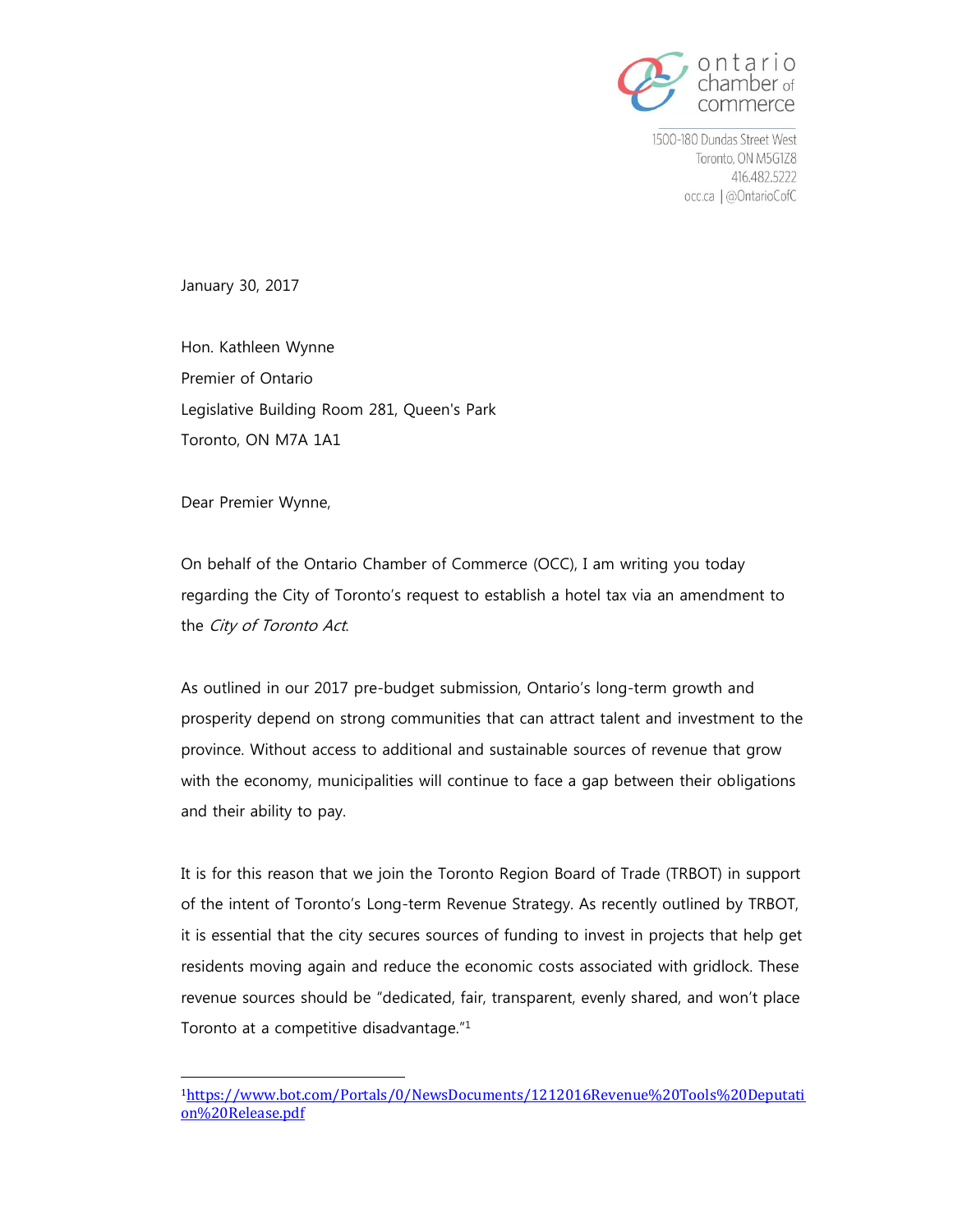

1500-180 Dundas Street West Toronto, ON M5G1Z8 416.482.5222 occ.ca | @OntarioCofC

While broadly supportive of the intent of these revenue tools, the OCC is specifically concerned about the unintended consequences that a hotel tax will have on the competitiveness of Toronto and communities throughout Ontario as global tourism destinations. As outlined in our recent report, *Closing the Tourism Gap*, the tourism industry plays a vital role in supporting the growth of the province's economy. Tourism businesses and other members of the industry support nearly 372,000 jobs and generate over \$26 billion in GDP in communities throughout Ontario. As global tourism visitation continues to grow, it is essential that we take steps to attract more international visitors to our province.

Toronto's proposed hotel tax, as outlined in a request to the province by Toronto City Council, could put this objective at risk. Tourism Toronto, the organization integral to supporting and growing tourism in the region, currently derives 65 percent of its budget from a Destination Marketing Program (DMP) in partnership with the region's hotels. This voluntary program reinvests money from visitors back into tourism promotion efforts in order to attract greater recreational and business tourism to the region. By increasing the cost of doing business for hotels in the city, the implementation of a hotel tax will likely end the DMP and eliminate this source of revenue for Tourism Toronto. In the absence of dedicated revenue from the new hotel tax, Toronto's tourism promotion efforts could be seriously limited.

In addition, the OCC is concerned about the competitiveness implications of the hotel tax for tourism businesses. In an increasingly competitive global tourism market, the introduction of a four percent tax for Toronto-based hotels reduces the attractiveness of Toronto as a tourism destination for international visitors, while also increasing the cost of doing business in the city. **It also sets a precedent for other municipalities**